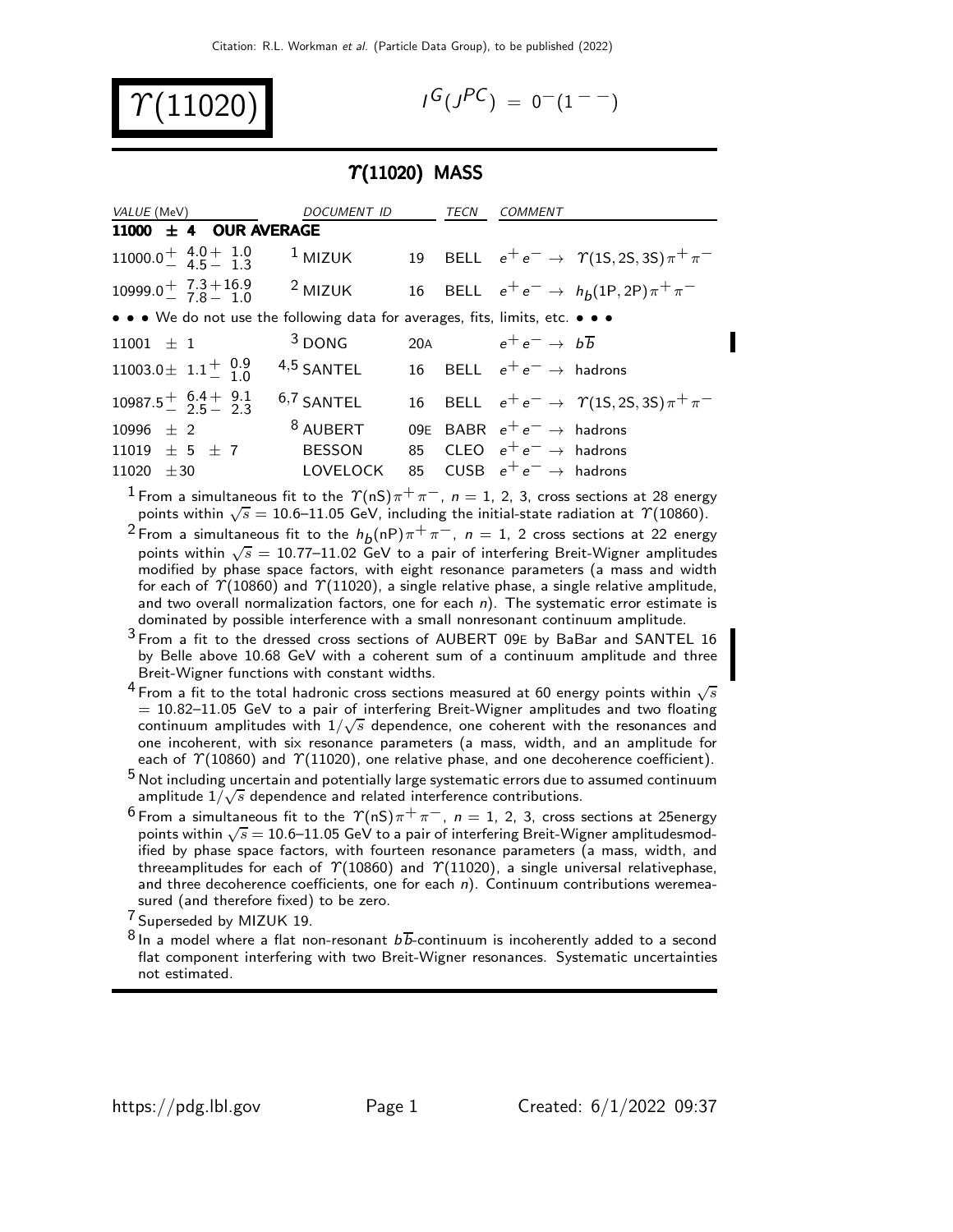#### $\Upsilon(11020)$  WIDTH

| VALUE (MeV)                                                                   | <i>DOCUMENT ID</i>                   | TECN | <i>COMMENT</i>                                                                |
|-------------------------------------------------------------------------------|--------------------------------------|------|-------------------------------------------------------------------------------|
| 24 $\frac{+}{6}$ 8 OUR AVERAGE                                                |                                      |      |                                                                               |
| $23.8^{+}$ $8.0^{+}$ 0.7<br>6.8 - 1.8                                         | $1$ MIZUK                            |      | 19 BELL $e^+e^- \rightarrow \gamma(nS)\pi^+\pi^-$                             |
| 27 $+27$ $+5$<br>-11 -12                                                      | $2$ MIZUK                            |      | 16 BELL $e^+e^- \to h_b(1P, 2P)\pi^+\pi^-$                                    |
| • • • We do not use the following data for averages, fits, limits, etc. • • • |                                      |      |                                                                               |
| $35.1 \pm 1.2$                                                                | $3$ DONG                             |      | 20A $e^+e^- \rightarrow b\overline{b}$                                        |
| $39.3^{+}$ $1.7^{+}$ $1.3$<br>$1.6^{-}$ 2.4                                   | $4,5$ SANTEL                         |      | 16 BELL $e^+e^- \rightarrow$ hadrons                                          |
| $61 + 9 + 2$<br>$-19 - 20$                                                    | $6,7$ SANTEL                         |      | 16 BELL $e^+e^- \to \gamma(1S, 2S, 3S)\pi^+\pi^-$                             |
| $37 + 3$<br>61 $\pm$ 13 $\pm$ 22                                              | <sup>8</sup> AUBERT<br><b>BESSON</b> |      | 09E BABR $e^+e^- \rightarrow$ hadrons<br>85 CLEO $e^+e^- \rightarrow$ hadrons |
| $90 + 20$                                                                     | LOVELOCK                             |      | 85 CUSB $e^+e^- \rightarrow$ hadrons                                          |

<sup>1</sup> From a simultaneous fit to the  $\Upsilon(nS)\pi^{+}\pi^{-}$ ,  $n=1, 2, 3$ , cross sections at 28 energy points within  $\sqrt{s} = 10.6$ –11.05 GeV, including the initial-state radiation at  $\gamma(10860)$ .

 $^2$  From a simultaneous fit to the  $h_b({\sf nP})\pi^+\pi^-$ ,  $n=1,\ 2$  cross sections at 22 energy points within  $\sqrt{s} = 10.77$ –11.02 GeV to a pair of interfering Breit-Wigner amplitudes modified by phase space factors, with eight resonance parameters (a mass and width for each of  $\gamma$ (10860) and  $\gamma$ (11020), a single relative phase, a single relative amplitude, and two overall normalization factors, one for each  $n$ ). The systematic error estimate is dominated by possible interference with a small nonresonant continuum amplitude.

3 From a fit to the dressed cross sections of AUBERT 09<sup>E</sup> by BaBar and SANTEL 16 by Belle above 10.68 GeV with a coherent sum of a continuum amplitude and three Breit-Wigner functions with constant widths.

- $^4$  From a fit to the total hadronic cross sections measured at 60 energy points within  $\sqrt{s}$  $= 10.82 - 11.05$  GeV to a pair of interfering Breit-Wigner amplitudes and two floating continuum amplitudes with  $1/\sqrt{s}$  dependence, one coherent with the resonances and one incoherent, with six resonance parameters (a mass, width, and an amplitude for each of  $\Upsilon(10860)$  and  $\Upsilon(11020)$ , one relative phase, and one decoherence coefficient).
- 5 Not including uncertain and potentially large systematic errors due to assumed continuum  $\frac{1}{2}$  amplitude  $1/\sqrt{s}$  dependence and related interference contributions.
- $^6$  From a simultaneous fit to the  $\varUpsilon$ (nS) $\pi^+\pi^-$ , *n*=1, 2, 3, cross sections at 25energy points within  $\sqrt{s} = 10.6$ –11.05 GeV to a pair of interfering Breit-Wigner amplitudesmodified by phase space factors, with fourteen resonance parameters (a mass, width, and threeamplitudes for each of  $\Upsilon(10860)$  and  $\Upsilon(11020)$ , a single universal relativephase, and three decoherence coefficients, one for each  $n$ ). Continuum contributions weremeasured (and therefore fixed) to be zero.

7 Superseded by MIZUK 19.

 $8$  In a model where a flat non-resonant  $b\overline{b}$ -continuum is incoherently added to a second flat component interfering with two Breit-Wigner resonances. Systematic uncertainties not estimated.

| Mode                                                                            |        | Fraction $(\Gamma_i/\Gamma)$         |  |  |  |  |  |
|---------------------------------------------------------------------------------|--------|--------------------------------------|--|--|--|--|--|
| $\Gamma_1$ $e^+e^-$                                                             |        | $(5.4^{+1.9}_{-2.1}) \times 10^{-6}$ |  |  |  |  |  |
| $\Gamma_2 \qquad \Upsilon(15) \pi^+ \pi^-$<br>$\Gamma_3$ $\gamma(2S)\pi^+\pi^-$ |        |                                      |  |  |  |  |  |
| $\frac{https://pdg.1b1.gov}{%$                                                  | Page 2 | Created: $6/1/2022$ 09:37            |  |  |  |  |  |

### $\Upsilon(11020)$  DECAY MODES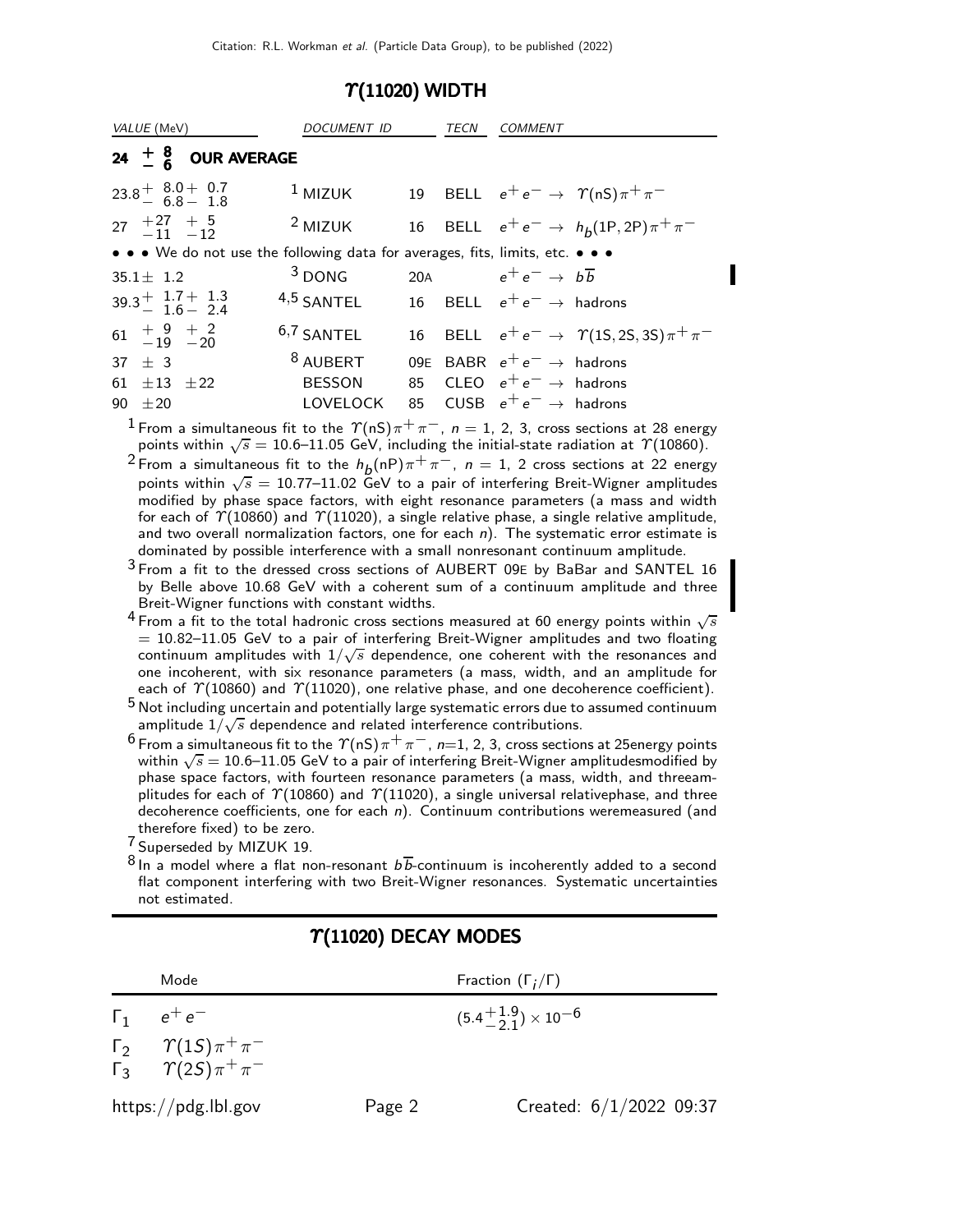|            | $\Gamma_4 \quad \gamma(35) \pi^+ \pi^-$    |                                     |
|------------|--------------------------------------------|-------------------------------------|
|            | $\Gamma_5 = \chi_{b,I}(1P)\pi^+\pi^-\pi^0$ | $(9 \tfrac{+9}{-8}) \times 10^{-3}$ |
| $\Gamma_6$ | $\chi_{b1}(1P)\pi^+\pi^-\pi^0$             | seen                                |
| $\Gamma_7$ | $\chi_{b2}(1P)\pi^+\pi^-\pi^0$             | seen                                |

# $\gamma$ (11020) PARTIAL WIDTHS

| $\Gamma(e^+e^-)$                                                                                                                                                                                                                                                                                                                                                                                 |               |    |             |                                   | $\mathsf{r}_1$                                    |
|--------------------------------------------------------------------------------------------------------------------------------------------------------------------------------------------------------------------------------------------------------------------------------------------------------------------------------------------------------------------------------------------------|---------------|----|-------------|-----------------------------------|---------------------------------------------------|
| VALUE (keV)                                                                                                                                                                                                                                                                                                                                                                                      | DOCUMENT ID   |    |             | TECN COMMENT                      |                                                   |
| $0.130 \pm 0.030$ OUR AVERAGE                                                                                                                                                                                                                                                                                                                                                                    |               |    |             |                                   |                                                   |
| $0.095 \pm 0.03 \pm 0.035$                                                                                                                                                                                                                                                                                                                                                                       | <b>BESSON</b> | 85 |             | CLEO $e^+e^- \rightarrow$ hadrons |                                                   |
| $0.156 \pm 0.040$                                                                                                                                                                                                                                                                                                                                                                                | LOVELOCK      | 85 |             | CUSB $e^+e^- \rightarrow$ hadrons |                                                   |
| $\Gamma(e^+e^-) \times \Gamma(\Upsilon(1S)\pi^+\pi^-)/\Gamma_{\text{total}}$<br>VALUE (eV)                                                                                                                                                                                                                                                                                                       | DOCUMENT ID   |    | TECN        | COMMENT                           | $\Gamma_1\Gamma_2/\Gamma$                         |
| • • We do not use the following data for averages, fits, limits, etc. • • •                                                                                                                                                                                                                                                                                                                      |               |    |             |                                   |                                                   |
| $0.46 \pm 0.08$                                                                                                                                                                                                                                                                                                                                                                                  | $1,2$ MIZUK   |    |             |                                   | 19 BELL $e^+e^- \rightarrow \gamma(nS)\pi^+\pi^-$ |
| $^1$ From a simultaneous fit to the $\varUpsilon(nS)\pi^+\pi^-,~n=1,~2,~3,~\text{cross sections at}~28~\text{energy}$<br>points within $\sqrt{s} = 10.6$ –11.05 GeV, including the initial-state radiation at $\gamma$ (10860).<br>$2$ Reported as the range 0.38–0.54 eV obtained from multiple solutions of an amplitude fit<br>within a model composed as a sum of Breit-Wigner functions.    |               |    |             |                                   |                                                   |
| $\Gamma(e^+e^-) \times \Gamma(\Upsilon(2S)\pi^+\pi^-)/\Gamma_{\text{total}}$                                                                                                                                                                                                                                                                                                                     |               |    |             |                                   | $\Gamma_1\Gamma_3/\Gamma$                         |
| VALUE (eV)                                                                                                                                                                                                                                                                                                                                                                                       | DOCUMENT ID   |    | TECN        | COMMENT                           |                                                   |
| • • We do not use the following data for averages, fits, limits, etc. • • •                                                                                                                                                                                                                                                                                                                      |               |    |             |                                   |                                                   |
| $0.65 \pm 0.52$                                                                                                                                                                                                                                                                                                                                                                                  | $1,2$ MIZUK   |    |             |                                   | 19 BELL $e^+e^- \rightarrow \gamma(nS)\pi^+\pi^-$ |
| $^1$ From a simultaneous fit to the $\varUpsilon(nS)\pi^+\pi^-,~n=1,~2,~3,~\text{cross sections at}~28~\text{energy}$<br>points within $\sqrt{s} = 10.6 - 11.05$ GeV, including the initial-state radiation at $\Upsilon(10860)$ .<br>$2$ Reported as the range 0.13–1.16 eV obtained from multiple solutions of an amplitude fit<br>within a model composed as a sum of Breit-Wigner functions. |               |    |             |                                   |                                                   |
| $\Gamma(e^+e^-) \times \Gamma(\Upsilon(3S)\pi^+\pi^-)/\Gamma_{\text{total}}$                                                                                                                                                                                                                                                                                                                     |               |    |             |                                   | $\Gamma_1\Gamma_4/\Gamma$                         |
| VALUE (eV)                                                                                                                                                                                                                                                                                                                                                                                       | DOCUMENT ID   |    | TECN        | COMMENT                           |                                                   |
| • • We do not use the following data for averages, fits, limits, etc. • • •                                                                                                                                                                                                                                                                                                                      |               |    |             |                                   |                                                   |
| $0.33 \pm 0.16$                                                                                                                                                                                                                                                                                                                                                                                  | $1,2$ MIZUK   |    |             |                                   | 19 BELL $e^+e^- \rightarrow \gamma(nS)\pi^+\pi^-$ |
| <sup>1</sup> From a simultaneous fit to the $\Upsilon(nS)\pi^+\pi^-, n = 1, 2, 3$ , cross sections at 28 energy<br>points within $\sqrt{s} = 10.6 - 11.05$ GeV, including the initial-state radiation at $\gamma$ (10860).<br>$2$ Reported as the range 0.17–0.49 eV obtained from multiple solutions of an amplitude fit<br>within a model composed as a sum of Breit-Wigner functions.         |               |    |             |                                   |                                                   |
| $\Gamma(\chi_{bJ}(1P)\pi^+\pi^-\pi^0)/\Gamma_{\rm total}$                                                                                                                                                                                                                                                                                                                                        |               |    |             |                                   | $\Gamma_5/\Gamma$                                 |
| VALUE (units $10^{-3}$ )                                                                                                                                                                                                                                                                                                                                                                         | DOCUMENT ID   |    | TECN        | COMMENT                           |                                                   |
| $8.7 \pm 4.3 + 7.6$                                                                                                                                                                                                                                                                                                                                                                              | YIN           | 18 | <b>BELL</b> | $e^+e^- \rightarrow$ hadrons      |                                                   |
|                                                                                                                                                                                                                                                                                                                                                                                                  |               |    |             |                                   |                                                   |

| $\Gamma(\chi_{b1}(1P)\pi^+\pi^-\pi^0)/\Gamma_{\rm total}$ |                    |    |      |                                   | $\Gamma_6/\Gamma$ |
|-----------------------------------------------------------|--------------------|----|------|-----------------------------------|-------------------|
| <i>VALUE</i>                                              | <b>DOCUMENT ID</b> |    | TECN | <i>COMMENT</i>                    |                   |
| seen                                                      | YIN                | 18 |      | BELL $e^+e^- \rightarrow$ hadrons |                   |
| https://pdg.lbl.gov                                       | Page 3             |    |      | Created: 6/1/2022 09:37           |                   |